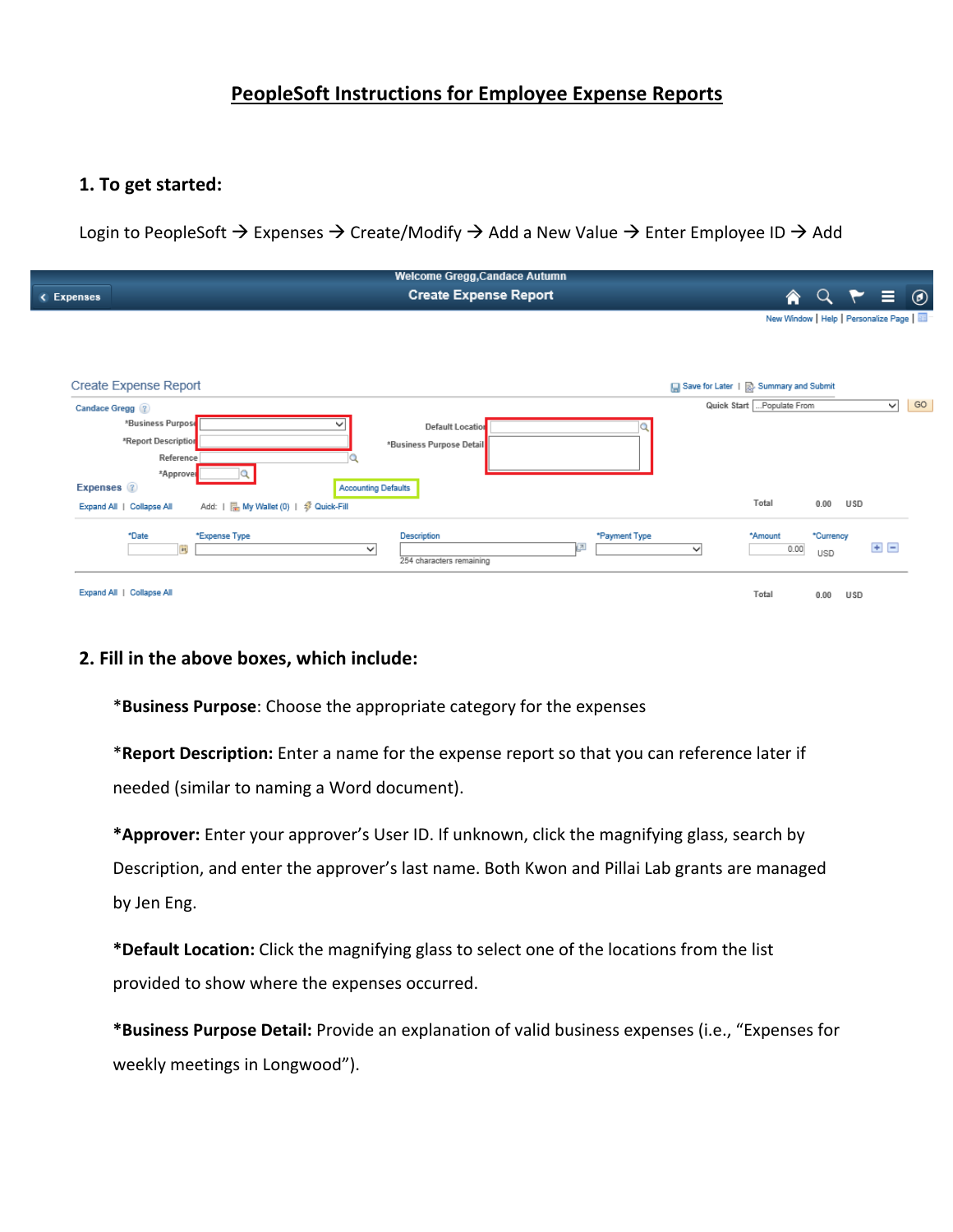# **3. Accounting Defaults:**

- **Dept.:** this will always be "000000" (6 zeros)
- **Project** (i.e. Grant ID): this changes, so please ask Candace for the appropriate project ID

| <b>Create Expense Report</b><br>€<br>< Expenses                                                                                         | $Q \uparrow \equiv 0$ |  |  |  |  |  |  |  |  |
|-----------------------------------------------------------------------------------------------------------------------------------------|-----------------------|--|--|--|--|--|--|--|--|
| New Window   Help   Personalize Page                                                                                                    |                       |  |  |  |  |  |  |  |  |
| <b>Create Expense Report</b>                                                                                                            |                       |  |  |  |  |  |  |  |  |
| <b>Accounting Defaults</b>                                                                                                              |                       |  |  |  |  |  |  |  |  |
| Report ID NEXT                                                                                                                          |                       |  |  |  |  |  |  |  |  |
| 1 of 1 2 Last<br>Set Personalizations   Find   [7]    <br><b>Accounting Summary</b> (?)<br>First                                        |                       |  |  |  |  |  |  |  |  |
| PC Bus<br>Source<br>Activity<br>56<br>*GL Unit<br>Dept<br>Project<br>Category<br>Subcategory<br>Phys<br>PI Name<br>Fund<br>Unit<br>Type |                       |  |  |  |  |  |  |  |  |
| $\alpha$<br><b>Q</b><br>000000<br>$Q$ 068<br>1200<br>Q<br>KWON.DOUGLAS<br>1200R<br>100.00                                               | ▭                     |  |  |  |  |  |  |  |  |
| Add ChartField Line<br>Load Defaults<br><b>User Defaults</b>                                                                            |                       |  |  |  |  |  |  |  |  |

# **4. Expense Details:**

 $\overline{\phantom{a}}$  OK  $\overline{\phantom{a}}$ 

- Complete the fields for expense date, type, description, form of payment, and amount.
- **Expense Type**: if the dropdown does not provide the correct option, select

"Other Expenses".

- o If the expense exceeds the allowable amount for the chosen category, you will be required to provide an explanation or, in the case of meals, provide a list of the attendees as justification for the amount.
- **Description**: describe the expense purpose with as much detail as possible.
- If expenses are in not in USD, please attached a breakdown of currency conversion for each expense. Here is a helpful tool for currency conversion.

| <b>Expenses</b> ?         |                                       |    |                          |               |         |      |            |            |
|---------------------------|---------------------------------------|----|--------------------------|---------------|---------|------|------------|------------|
| Expand All   Collapse All | Add:   R My Wallet (0)   多 Quick-Fill |    |                          |               | Total   | 0.00 | USD        |            |
|                           |                                       |    |                          |               |         |      |            |            |
| *Date                     | *Expense Type                         |    | <b>Description</b>       | *Payment Type | *Amount |      | *Currency  | $H =$      |
|                           |                                       |    |                          |               |         |      |            |            |
| B <sub>1</sub>            |                                       | ∣≎ | 254 characters remaining | ١٥            |         |      | 0.00       | <b>USD</b> |
| Expand All   Collapse All |                                       |    |                          |               | Total   | 0.00 | <b>USD</b> |            |